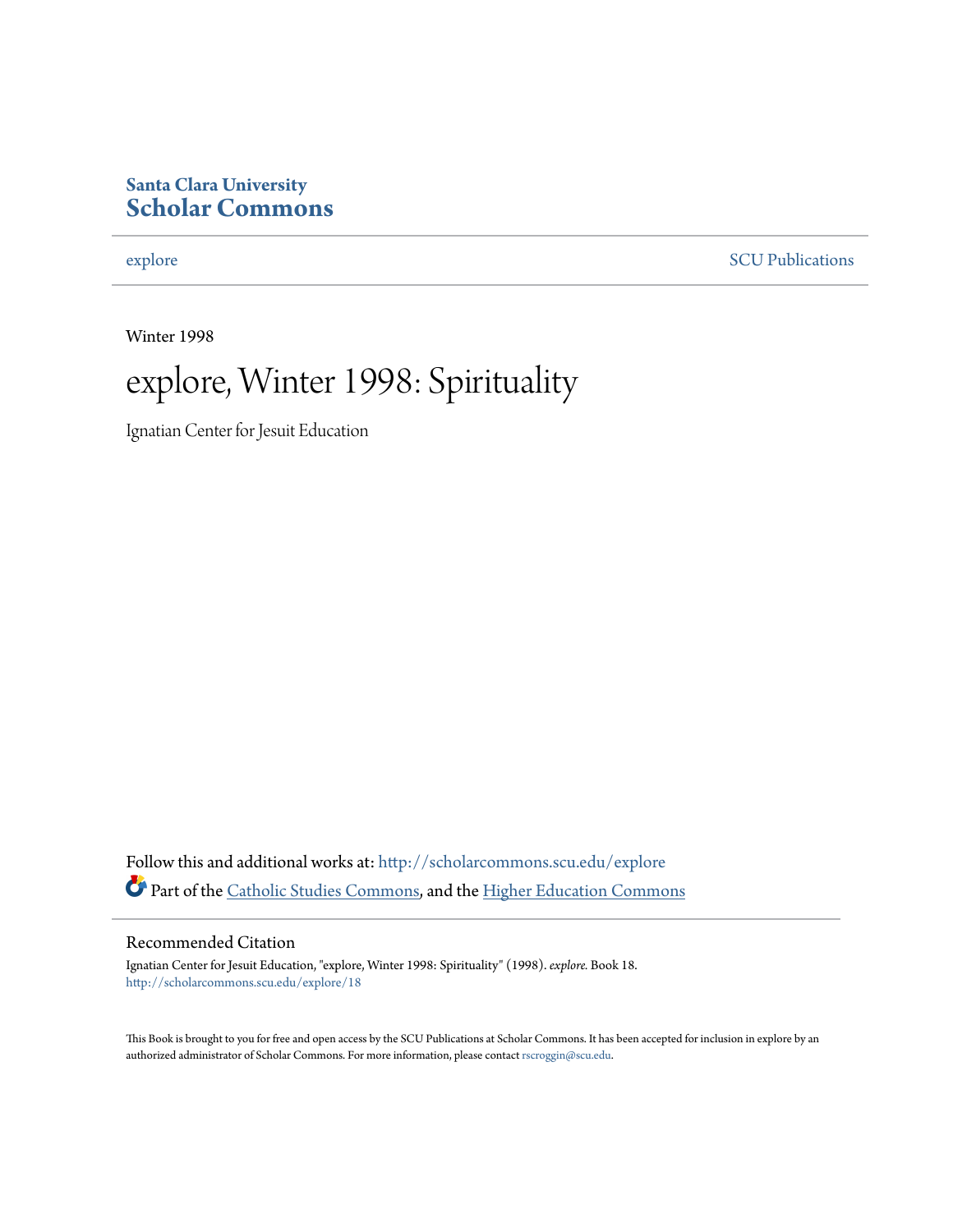



# explore home **explore Magazine - Winter 1998**

●

- **Letter from the Institute Director**
- **Lou I. Bannan, S.J. Appointment**
- **Advisory Board Members**
- **Winter The Journey Inward**
- **Breaking Down the Dividing Wall of Hostility**
- **Give Me Only Your Love**
- **Bannan Visiting Fellow: Joseph J. Feeney, S.J.**
- **The Conference on Mission and Identity**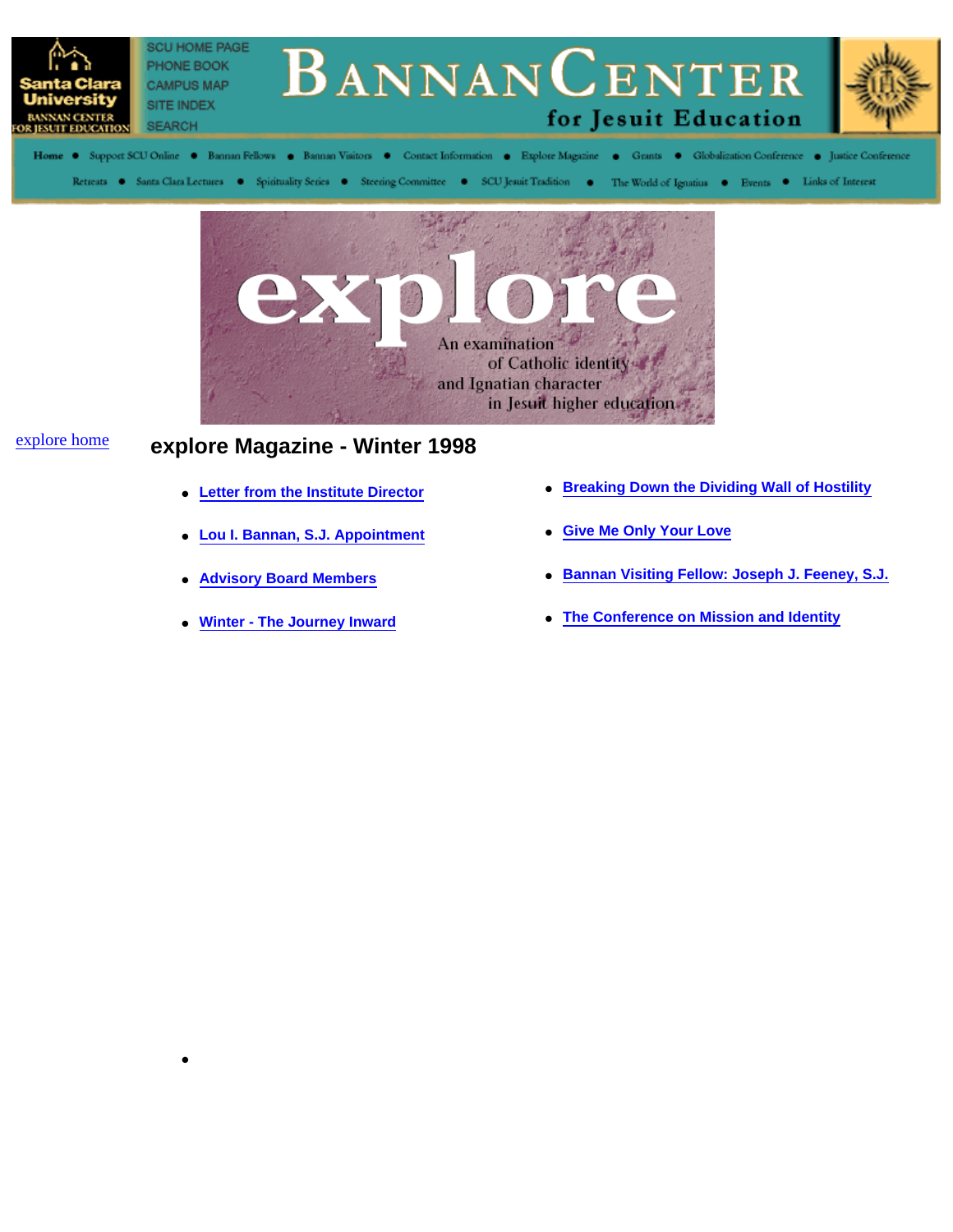

## **Letter from the Director**

This past August, I got a chance to see King Lear at the Oregon Shakespeare Festival in Ashland. Set in upper-class England in the 1930s, the drama opened in a very striking fashion. In Shakespeare's text, there is a brief scene between the Earl of Kent, the Earl of Gloucester, and Edmund. A mere thirty lines later, after less than a minute of dialogue, there is a fanfare of trumpets and the king enters with his three daughters and a vast assembly of dukes and attendants. Lear announces,

"We shall express our darker purpose. Give me the map there. Know that we have divided in three our kingdom, and 'tis our fast intent to shake all cares and business from our age, conferring them on younger strengths, while we unburdened crawl toward death."



At Ashland, the director combined these two vignettes. When the curtain was raised, everyone was present except Lear himself. The entire court was seated in elegant chairs in one long line facing the audience. The men were all dressed in tuxedos, and the three daughters (the only women present) in formal evening gowns. When Lear entered, he sat down in an even more elegant seat at the end of the assembly, from where he presided. The court fawned on the king, with the kind of discrete chuckles and low civilized murmurs of approval that reminded me of an exceedingly stuffy and exclusive club. The last time I had seen Lear, a decade earlier, the effect of the opening scene had been one of military might-Lear was played as a man accustomed to command, and the variety of weapons that served as stage props served to underscore that we were in the world of power and domination. But the effect of Ashland was different-everything was so understated, so reasonable. When Lear asked for the map, it was handed across a couple of men, and as each glanced at it before passing it on, they were clearly admiring the fittingness of his project, the intellectual acuity of his solution to the problem of succession. We were in the presence not so much of power, but of reason. But the real protagonist-the one who sets everything in motion-was seated all the way down at the far end of the table, as far away from Lear as she could be placed and still be on the stage. Visually, Cordelia was at the margins of Lear's rationality, at the edge of his intellect, and she could not be assimilated into his schemes and intent. Later, the storm scene contained virtually no props, and little of the traditional thunder and lightning. This minimalist staging meant there was nothing to distract from the realization that the truly significant storm was the one occurring within Lear, as his flawed rationality was battered and bruised, and he had to come to terms with a wider reality than the one circumscribed by the knowledge, intent, and purpose that had governed his life up to that point. He exclaims in disgust, "Oh reason not the need!" And in the storm he confronts more fully the dichotomy between his former rationality and genuine human need. He expresses this as, quite literally, a change of mind, and with a faint but emerging sense of solidarity with the nearly naked and shivering fool: "My wits begin to turn. Come on, my boy. How dost, my boy? Art cold? I am cold myself." In this issue of explore, we look at the connection between our limited rationalities and the genuine human need which surrounds us. The link is to be found in the part of ourselves represented by Cordelia-our spirits and souls. We look at spirituality from a number of perspectives-the monastery and marriage relationship, the arts and music, the intellect and the marketplace. We hope that you are as inspired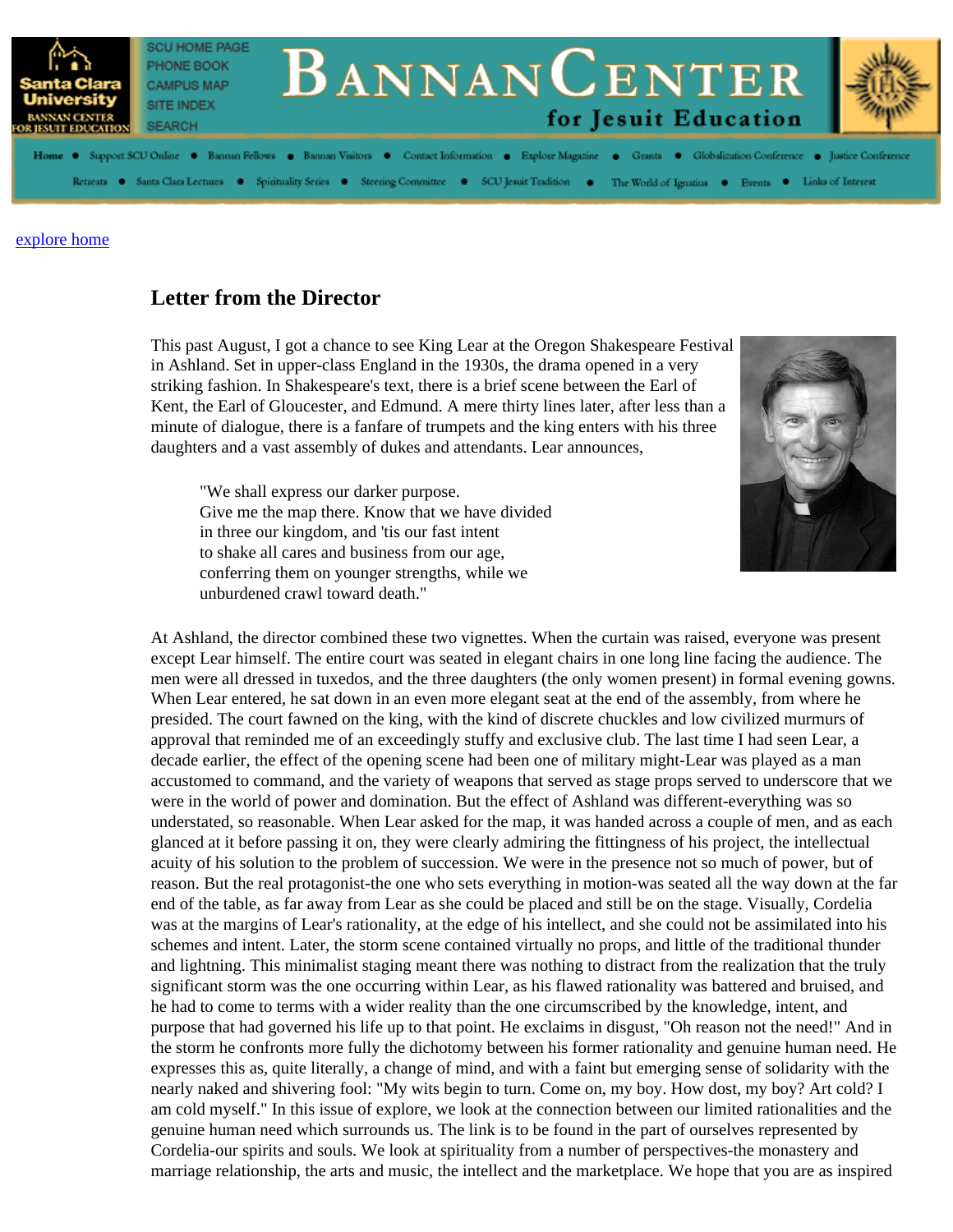and challenged in reading these reflections as we were in putting them together.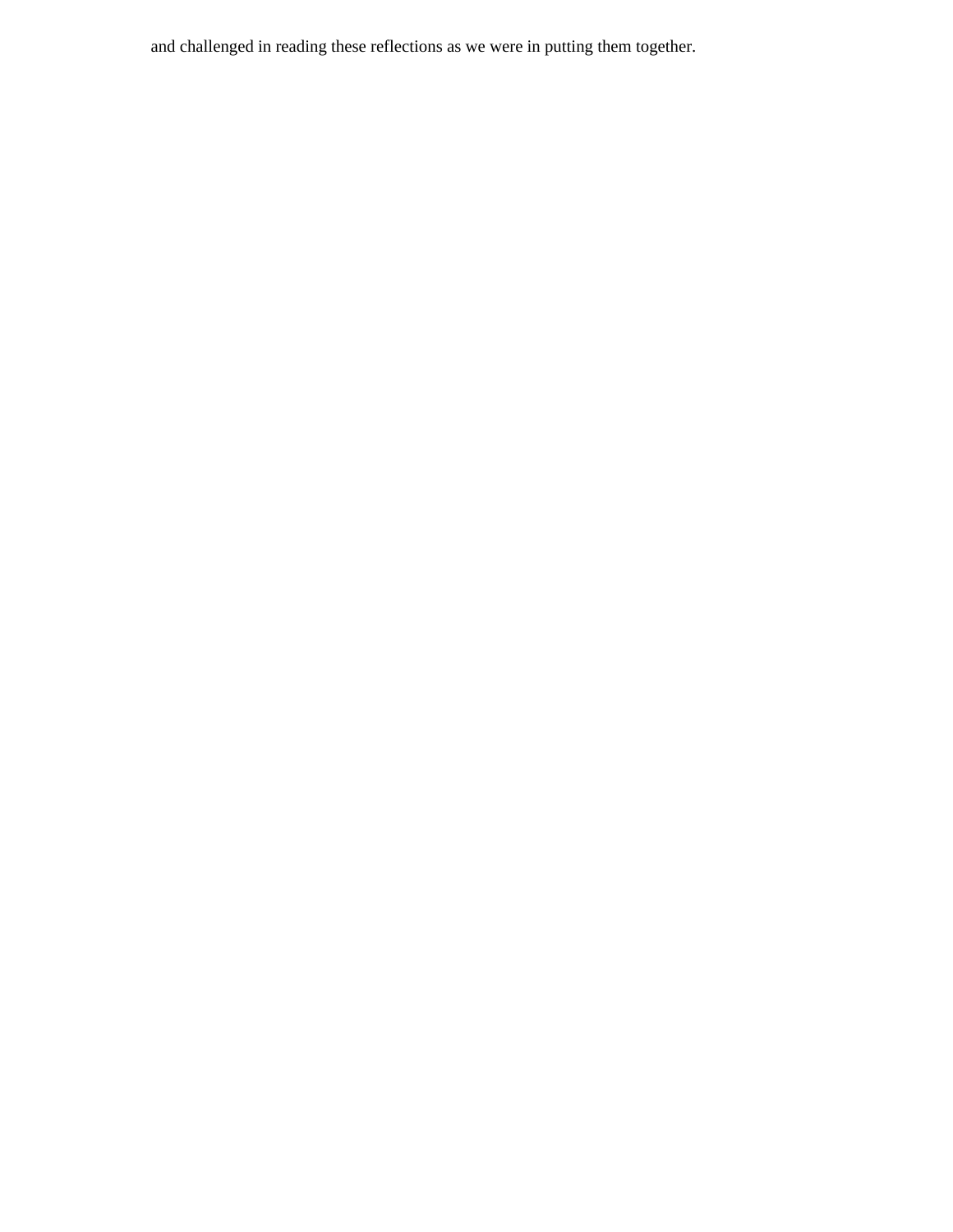

## **Lou I. Bannan, S.J. Appointment**

**Louis I. Bannan, S.J.**, has been appointed special consultant to the steering committee and advisory board of the Bannan Institute for Jesuit Education and Christian Values. Father Lou, as he is respectfully referred to on and off campus, has been the "bearer of the torch" for the Institute from its earliest inception. The appointment, made by SCU President Paul Locatelli, S.J., recognizes Bannan's role in helping to shape the Institute's ideals.



Since 1953, when the 39-year-old Bannan came to Santa Clara to teach philosophy and educational psychology, he has gone far beyond the role of professor to become a mentor and friend to generations of students. In 1957 he began a career with the Alumni Office that continues to the present, and he has served as assistant to the president for alumni affairs since 1972. Although Bannan celebrated 60 years as a

Jesuit in 1991, it was only in 1996 that he took up residency in the SCU Jesuit Com-munity, having spent more than 40 years as a prefect advisor and chaplain in various student residence halls around campus.

The Institute has long been a project near to Bannan's heart. He was instrumental in developing the concepts for the Bannan Foundation for Christian Values, established in 1982 for the purpose of advancing the Catholic character of the University by increasing and enhancing the Jesuit presence on its faculty and staff. The original Bannan Foundation was funded by a gift from 55 members of the Bannan family in honor of Father Lou and in recognition of the importance of such a program. (See story in explore, Fall 1997 issue.) In 1997, with an additional grant from the Arline and Thomas J. Bannan Foundation, the Bannan Foundation for Christian Values was rechristened as the Reverend Louis I. Bannan, S.J. Institute for Jesuit Education and Christian Values. Based on the original intent and ideals set forth by the Bannan Foundation, the Institute offers faculty, staff, and students opportunities to explore the implications of the Ignatian and Jesuit vision in the ongoing life of the comtemporary University. (See Mission Statement, Link)

According to President Locatelli, Bannan will serve in a consulting role with the Institute's governing boards regarding the ongoing efforts of the Institute.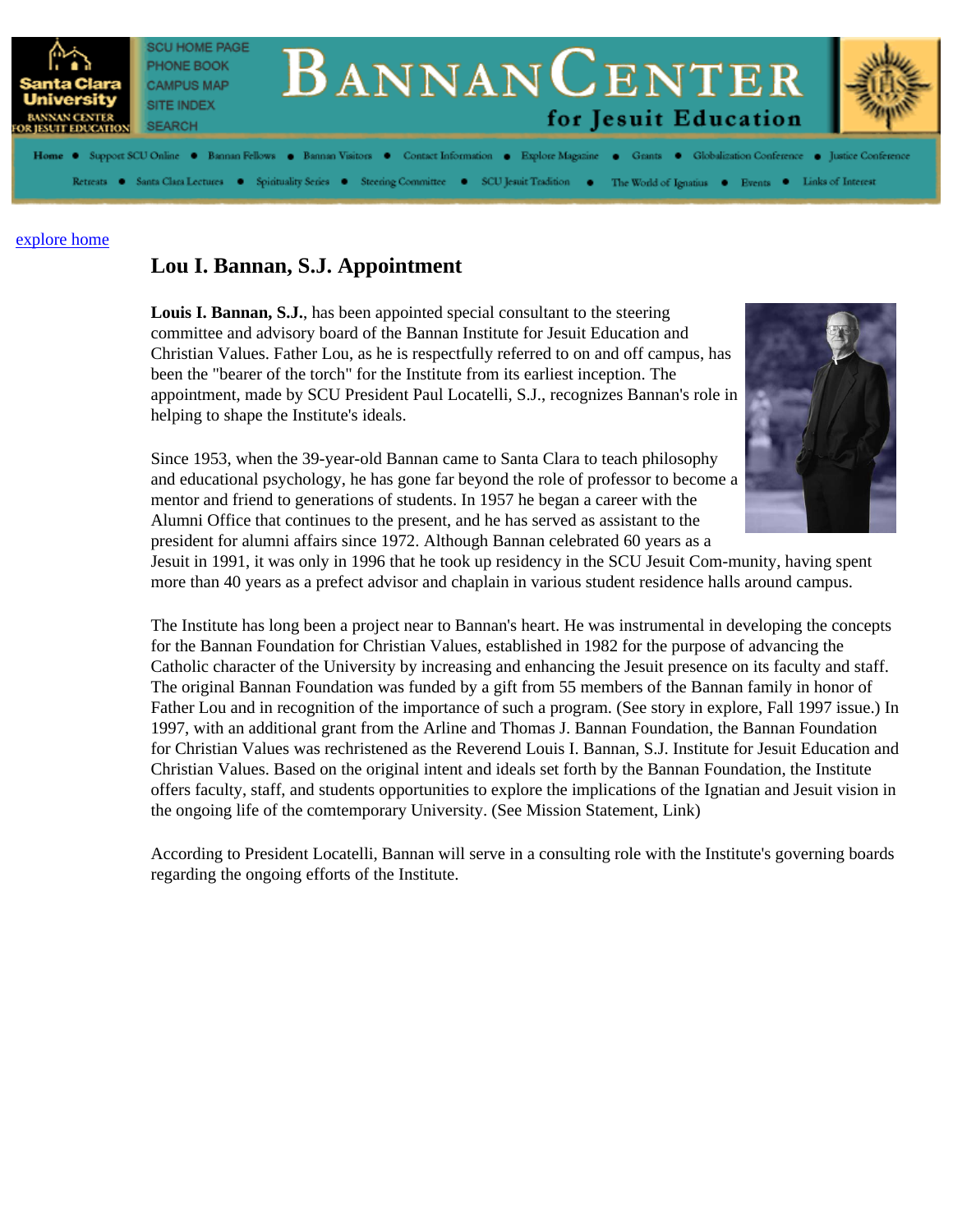

## **Advisory Board Members**



**DAVID J. ARATA** is a lawyer specializingin probate and estate planning. For 18 years, he has practiced law withtwo other SCU alumni, Bill Felice and Ed Nino. He earned his B.A. in 1971and his J.D. in 1974, both from SCU. From 1975 to 1979, he was a fulltimeSCU staff member. As a member of both SCU's Board of Regents and Board ofFellows, he takes an active interest in Jesuit education. An alumnus ofBellarmine College Preparatory in San Jose, he now serves on Bellarmine'sBoard of Regents as well as the Sisters of the Holy Names' Board of Consultants.



**MARGARET M. BRADSHAW** is Senior VicePresident of Comerica Bank-California, where she manages the Small BusinessGovernment Guaranteed Loans for Comerica Bank on a national basis, amongother duties. She is also a member of Comerica Bank-California's ManagementOperating Committee. She holds a B.S. from SCU, and an M.A. in educationfrom Smith College. She began her banking career at Wells Fargo Bank, andthen spent 15 years with Comerica Bank-California and its predecessor, PlazaBank of Com-merce. A member of SCU's Board of Regents, she serves on theInvestment Board for California Economic Lending Initiative as well as onseveral charitable boards.



**ROBERT P. BUNJE** is Presidentof Bunje Pacific Consulting, a company specializing in international businessadvisory services to global enterprises, including strategic planning, mergerand acquisition assistance, and general management consulting. He foundedthe firm after nearly 25 years of service as an employee and partner withDeloitte & Touche, LLP, an international accounting and consulting firm.He earned a B.S. from SCU in 1966 and completed one year of law school atSCU before joining the U.S. Navy for two-and-ahalf years. He is a Directorand Chair of the Audit Committee of The North Face, Inc. and a Directorand Chair of the Compensation Committee of Techneglas, Inc. He also currentlyserves as the Chairman of SCU's Board of Regents.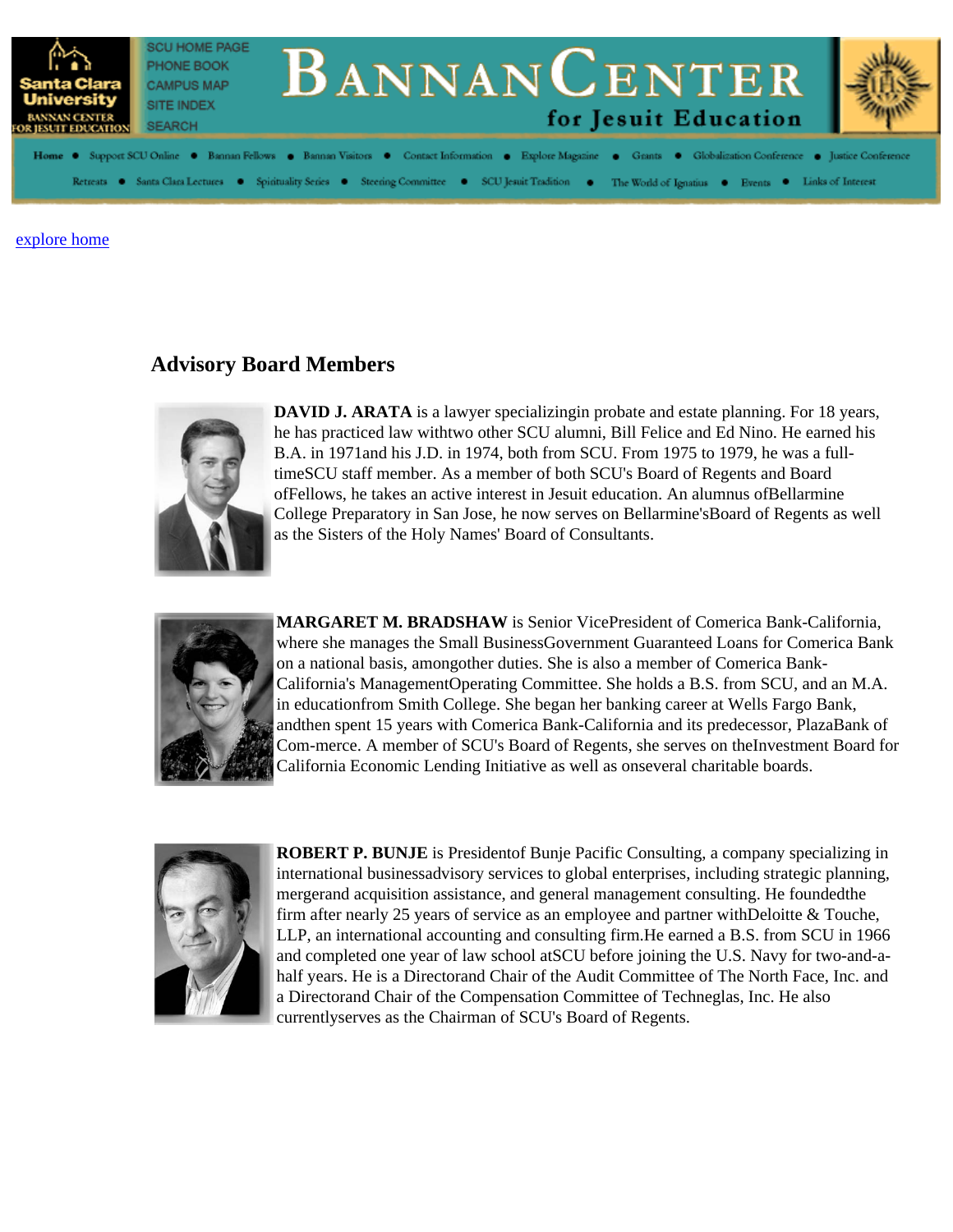

**LOUISE BANNAN CARROLL** is the former director of the Catholic Newman Center at Occidental Collegein Eagle Rock, California. She is the mother of four SCU graduates: Patricia'90, Virginia '91, Joanne '94, and Mary '96; she is stepmother to six additionalchildren. She earned a B.A. and Secondary Teaching Credential from DominicanCollege, San Rafael, and an M.S. in Counseling Psychology and a PastoralCounselor and Minister Certification from Mt. Saint Mary's College in LosAngeles.



**JENNIFER KONECNY-COSTA** is the SeniorVice President of Human Resources for Novell, Inc., where she manages anddevelops over 4,000 employees worldwide. She holds a B.A. in political scienceand an M.A. in counseling psychology from SCU, where she was the first femalecampus minister. She is also a licensed Marriage, Family, and Child Counselor.Prior to joining Novell, she was the Vice President of Human Resources atWilson, Sonsini, Goodrich, & Rosati. From 1988 to 1994, she was VicePresident of Human Resources and Government and Community Relations at SiliconGraphics. She also spent nine years at Hewlett Packard. In addition to servingcorporate entities, she has provided leadership for community and non-profitgroups including The Tech Museum of Innovation, The Rep, and Second HarvestFood Bank.



**PAUL FITZGERALD, S.J.**, is AssistantProfessor of Religious Studies at SCU. He graduated from SCU in 1980 witha degree in history, and he entered the novitiate at Santa Barbara two yearslater. He also holds a B.A. in philosophy from the Philo-sophische Hochschulein München, Germany; a Master's of Divinity from the Weston Schoolof Theology in Cambridge, Massachusetts; and a Ph.D. in history of religionsfrom the Universiet de Paris IV, La Sorbonne, France. He has taught at JesuitHigh School in Sacramento and at Education College in China. In additionto teaching, he is happy to be a part of the faith-life on campus: masses,confessions, weddings, retreats, and all situations where faith and societymeet.



**TERESA B. NALLY** serves on the SchoolBoard and Finance Council at Holy Family Parish in Pasadena, California,and she assists Father John McAnulty, S.J., at the House of Prayer in LosAngeles. She also served on the Board of Trustees of Mayfield Senior Schoolin Pasadena for nearly 12 years. She comes from a long line of SCU alumni-herfather, Berchman A. Bannan '29, was student body president and a memberof the Board of Trustees and the Board of Regents. Her three brothers arealso SCU alumni as is her husband, Joseph '50. She attended Dominican Collegein San Rafael, California.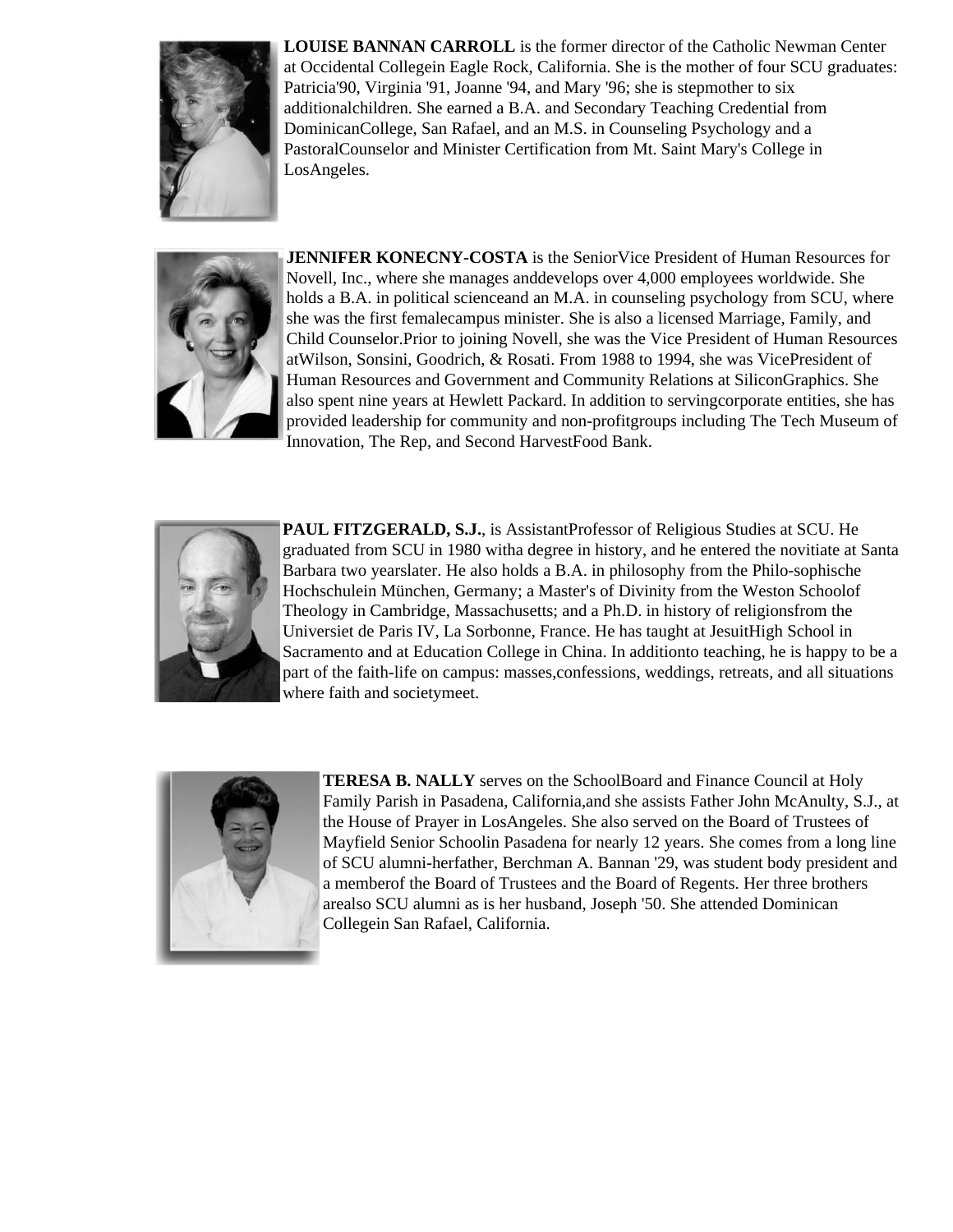

**FRANCIS R. SMITH, S.J.**, is an AssociateProfessor of Religious Studies at SCU, and served as an SCU Trustee from1977 to 1982 and since 1989. He earned a B.S. from SCU in 1956; an M.A.from Gonzaga University in 1971; and an S.T.D. from Gregorian University,Rome, in 1976. He came to SCU in 1974 and was Rector of the Jesuit Communityfrom 1977 to 1982. His publications include The God Question (Paulist Press,1988).



**TIM SMITH** is President of Bob SmithBMW in Canoga Park, California. He is also Vice President of Bob Smith Toyotain La Crescenta, California. He earned a B.A. in economics from SCU in 1968.From 1984 to 1985 he served as the President of the SCU National AlumniAssociation, and he has been a member of the Board of Regents of SCU since1993. He has served as Co-Chair of the SCU President's Club Golf Tournamentin Los Angeles since the inaugural tournament in 1983.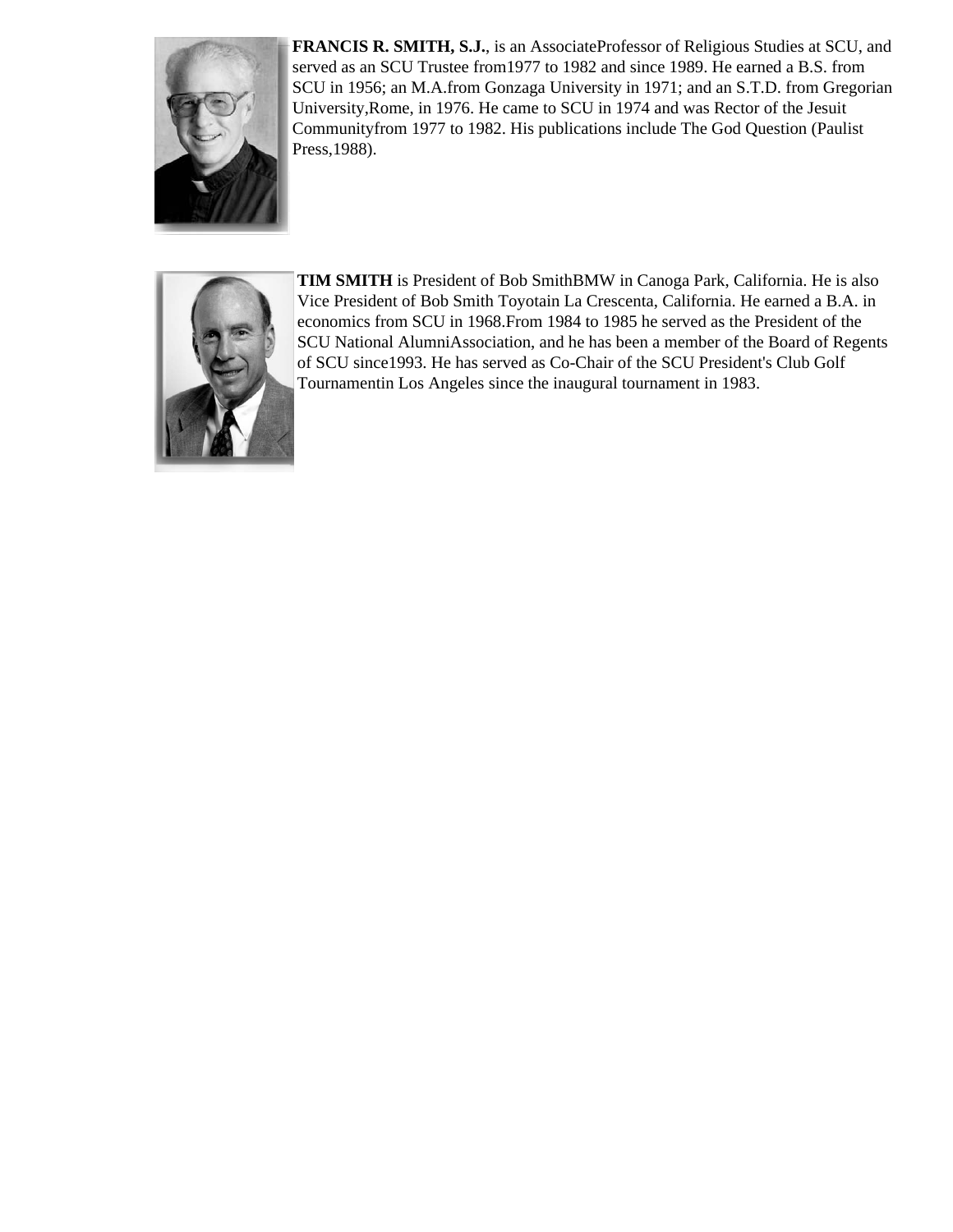

## **The Journey Inward**

This series of four interactive sessions will be presented Noon until 1:00 p.m. every Thursday in February in the chapel at Nobili. This will be an opportunity for faculty and staff to experience, deepen, and reflect on spirituality in daily life.

#### **Thursday, February 5**

Attention, Awareness, and Zen Sitting Practice

We are always paying attention. The question is, to what? Is it our heart or is it conditioning? What is awareness? Where is our attention most of the time? What would it be like if we were truly present? How do we practice awareness? Come explore these questions and more.

#### **Thursday, February 12**

Praying Through the Experiences of Your Life

How do we discern God's presence and activity in our lives? Can we 'read' the text of our lives as we would a sacred book? The session will begin with a brief description of reflective prayer and proceed to an extended period of guided, personal reflection. We will concluded with a few suggestions and some time for questions

#### **Thursday, February 19**

A Way to God for Today

The workshop will draw upon the work of the late Anthony DeMello, SJ, who offers spiritual exercises which merge Eastern and Western disciplines. The central exercise taught by DeMello is that of meditation. participants will have the opporunity to enter into the meditation exercises. This discipline of meditation, when cultivated, has the potential to bring a person "home" to him/herself and experience a quiet joy in all of life.

#### **Thursday, February 26**

Lectio divina: A Four-Fold Practice of Prayer

Lectio divina, or holy reading, is the four-fold practice of prayerful reflection on scripture advocated by St. Benedict in the six-century Regula Benedicti. In more recent times lectio divina has been used by those desiring to consider God's inspiration through a variety of "texts" - everything from artwork, to the natural world, to poetry, to the human body. Out practice will begin with lectio (the reading of a text) and continue with meditatio (repetition of the reading), which gives rise to oratio (silently "speaking" to God the desires the text stirs in us) and, finally, contemplatio (resting in communion with God."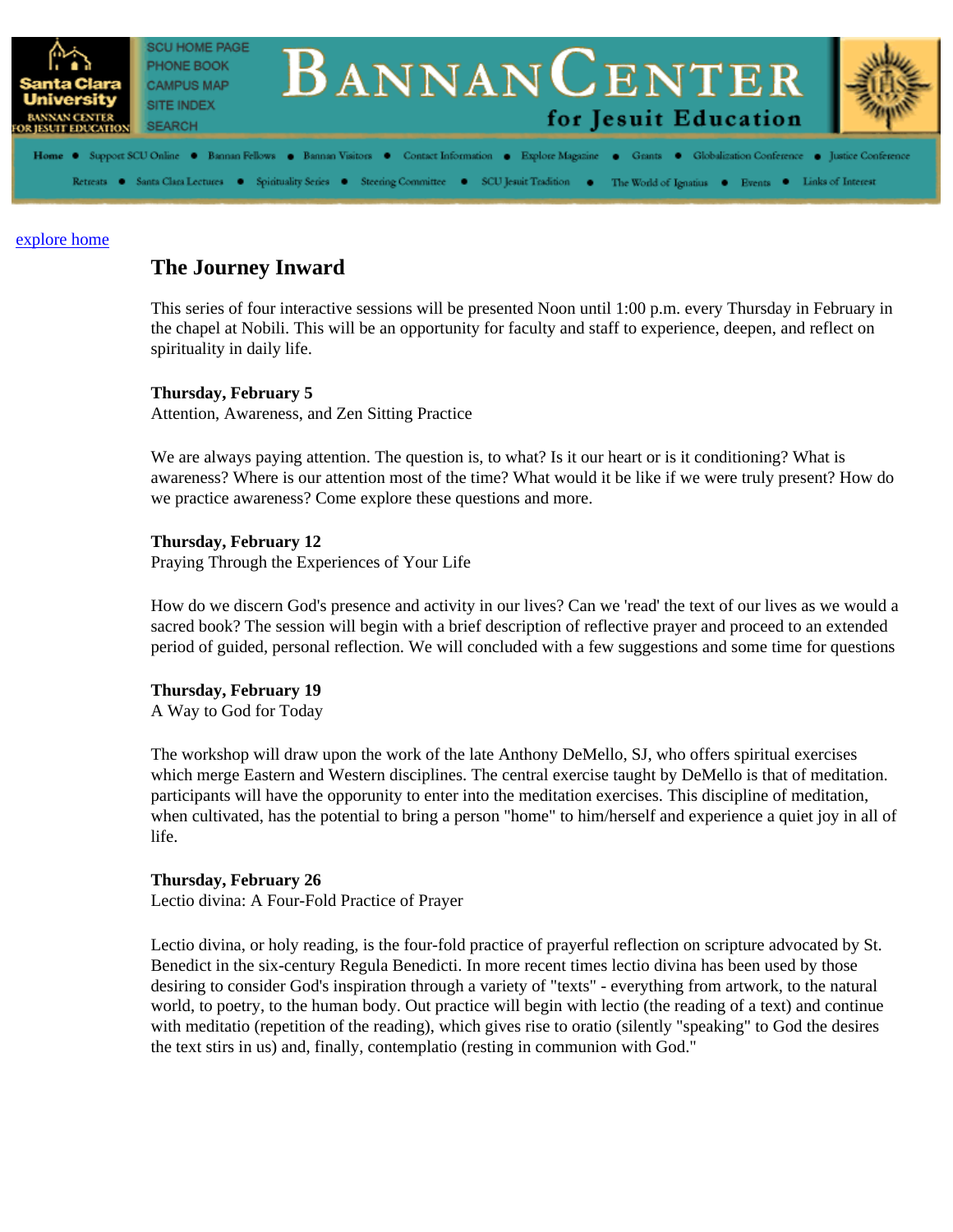

#### **Breaking Down the Dividing Wall of Hostility: A Biblical Mandate for the New Millennium**

**By John R. Donahue, S.J. Sunday, February 8 at 7:30 pm de Saisset Museum**

Near the end of the first Christian century, a disciple of Paul described Christ as "our peace" who broke down the hostility between Jew and Gentile and created a renewed human person (Ephesians 2:14). As we approach the end of our century, we will examine how the Pauline vision and pastoral practice provide a model and a mandate for the churches today to be agents of reconciliation in an increasingly fragmented world. The lecture will focus on select disputes within the early Christian communities, and examine how Paul's response can become a paradigm in the face of divisions in the Church and in the larger society.

**JOHN R. DONAHUE, S.J.**, has been Professor of New Testament at the Jesuit School of Theology and the Graduate Theological Union at Berkeley since 1980. He earned his Ph.D. at the University of Chicago, taught at Vanderbilt University, and was a visiting professor at both the Pontifical Biblical Institute in Rome and the University of Notre Dame. His research centers on the Gospels, and he has published The Gospel in Parable: Metaphor, Narrative, and Theology in the Synoptic Gospels (Fortress Press). He served as a consultant to the United States Bishops for their 1986 pastoral letter, "Economic Justice for All," and he has written extensively on the relation of biblical thought to issues of social justice. He is an active participant in ecumenical dialogues, including eight years of service on the International Roman Catholic-Baptist Dialogue. He has lectured widely in the United States, Canada, and Africa.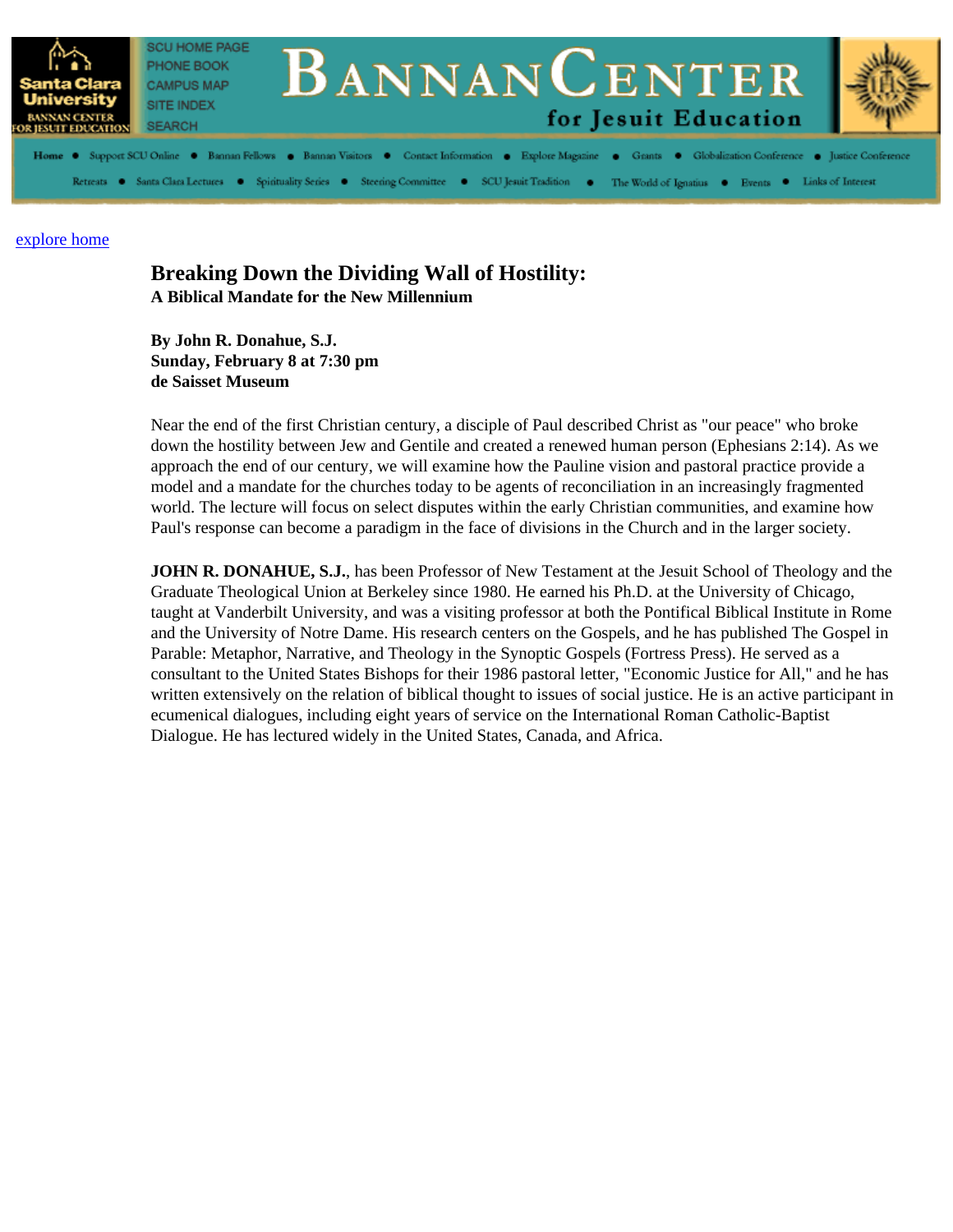

### **Give Me Only Your Love... "Suscipe," St. Ignatius Loyola, The Ignatian Retreat**

Is Ignatian spirituality only for saints and mystics, nuns and priests? In fact, Ignatius recorded his own experience of the movement of the Spirit of God in his life before he was ever ordained a priest. In writing the Spiritual Exercises he hoped to accompany other laymen and women on their journeys. He had no expectations of a profound spiritual maturity in those who came to him. His only requirement of them was a desire for God and an openness to prayer.

We invite you to actively participate in the profound vision of the Ignatian tradition-a contemporary spirituality that can be embraced by Christians of all denominations. This spirituality offers stability and grounding for those of us who struggle in an ever-changing world to find meaning and purpose in life.

If you are willing to commit to five days of retreat in silence from the world, then come with us on our journey through the Spiritual Exercises by participating in The Ignatian Retreat. Daily format will include both individual meetings with a retreat director and more formal presentations made to the group, as well as daily liturgy and group prayer. This retreat is designed for undergraduate students at the junior and senior level, graduate students, alumni, faculty, administrators, and staff. Spouses and friends of the University may attend on a space-available basis.

Through a generous grant from the Bannan Foundation, the University has agreed to absorb a significant portion of the cost of the retreat program. Fees for retreatants (from \$150 to \$200) cover lodging and meals; however, no one will be denied this retreat experience due to lack of funds.

For an application and further details about the retreat and financial assistance, please contact Mario Prietto, S.J., in Campus Ministry, (408) 554-4372.

Deadline for Application: March 1, 1998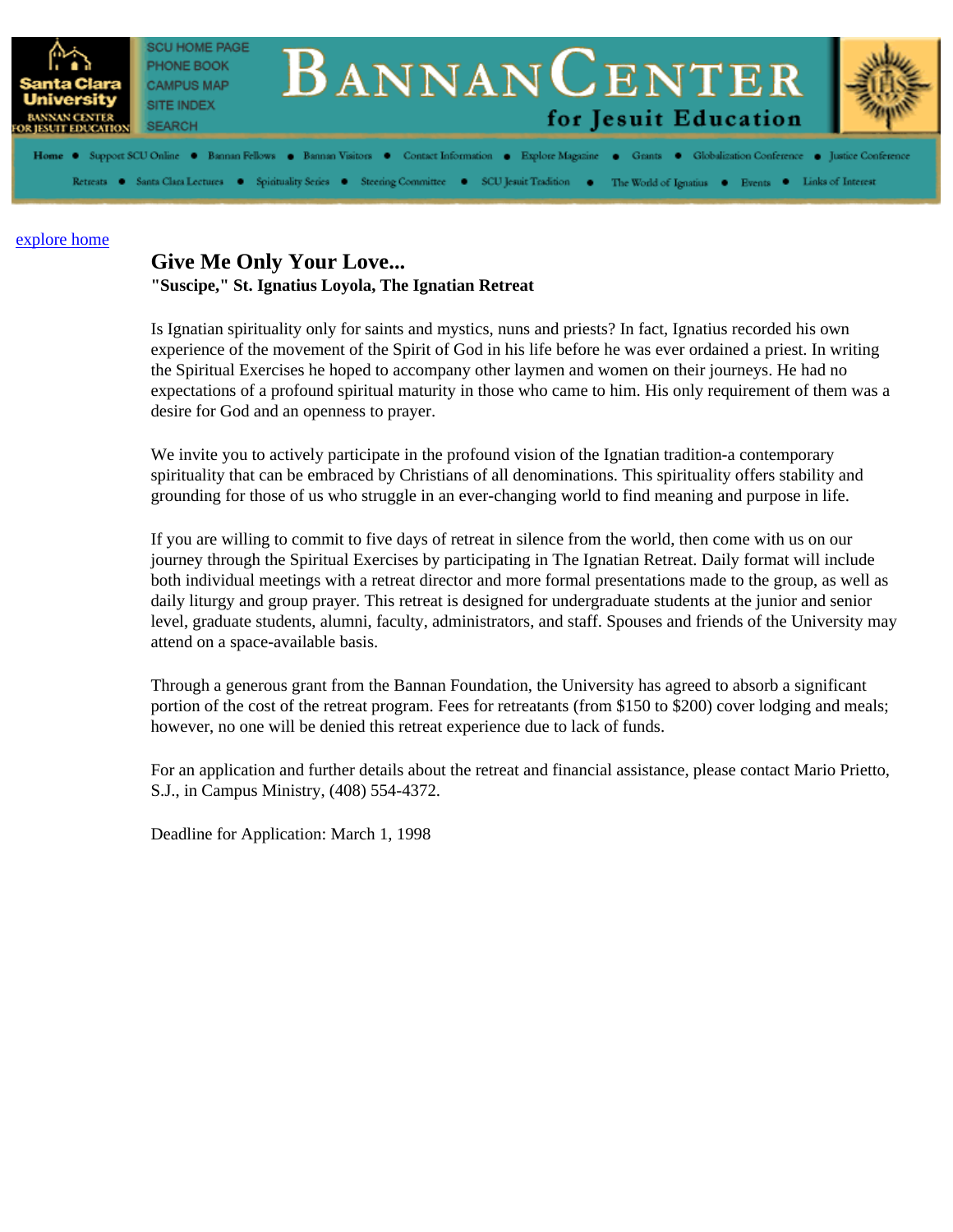

## **Winter 1998, Visiting Fellow**



**Joseph J. Feeney. S.J.** will be teaching a course in the English department entitled "Gerard Manley Hopkins and Play." Father Feeney earned a Ph.D. from the University of Pennsylvania, and he is Professor of English at St. Joseph's University and co-editor of The Hopkins Quarterly. A well known Hopkins scholar, he has contributed to several essay collections and published articles in numerous journals, including: The Times Literary Supplement, The Hopkins Quarterly, the Gerard Manley Hopkins Annual, America, Stimmen der Zeit (Munich), Canisius (Frankfurt), La Civilta Cattolica (Rome), and Hopkins Research (Tokyo). He has lectured on Hopkins in Europe and America.

In 1984 he won the Lindback Award for Distinguished Teaching, and in 1986 the Inquirer Magazine named him one of Philadelphia's "Ten Top Profs." He has won

grants from the National Endowment for the Humanities and the Pennsylvania Humanities Council, lectured on literature and art at the Philadelphia Museum of Art and the National Gallery of Art in Washington, and has been a Visiting Professor at Georgetown and Santa Clara Universities. He currently serves as a Trustee of Fordham University and of the Loyola School, New York.

"For me," Father Feeney writes, " literature is a humanity: a record of human experiences, joys, sorrows, tragedies, triumphs; it's much more than merely material for politically-correct interpretations." Father Feeney adds that he "greatly enjoy(s) reading - and 'performing' (Hopkins' word) - the poems of Hopkins;; they are written for such performance, and much of the fun and pleasure lies in hearing the interplay of sounds, worlds, ideas, rhymes, and rhythms." At Santa Clara, Father Feeney will continue work on a book tentatively entitled The Playfulness of Gerard Manley Hopkins, in which Feeney hopes to offer a new view of Hopkins' creativity.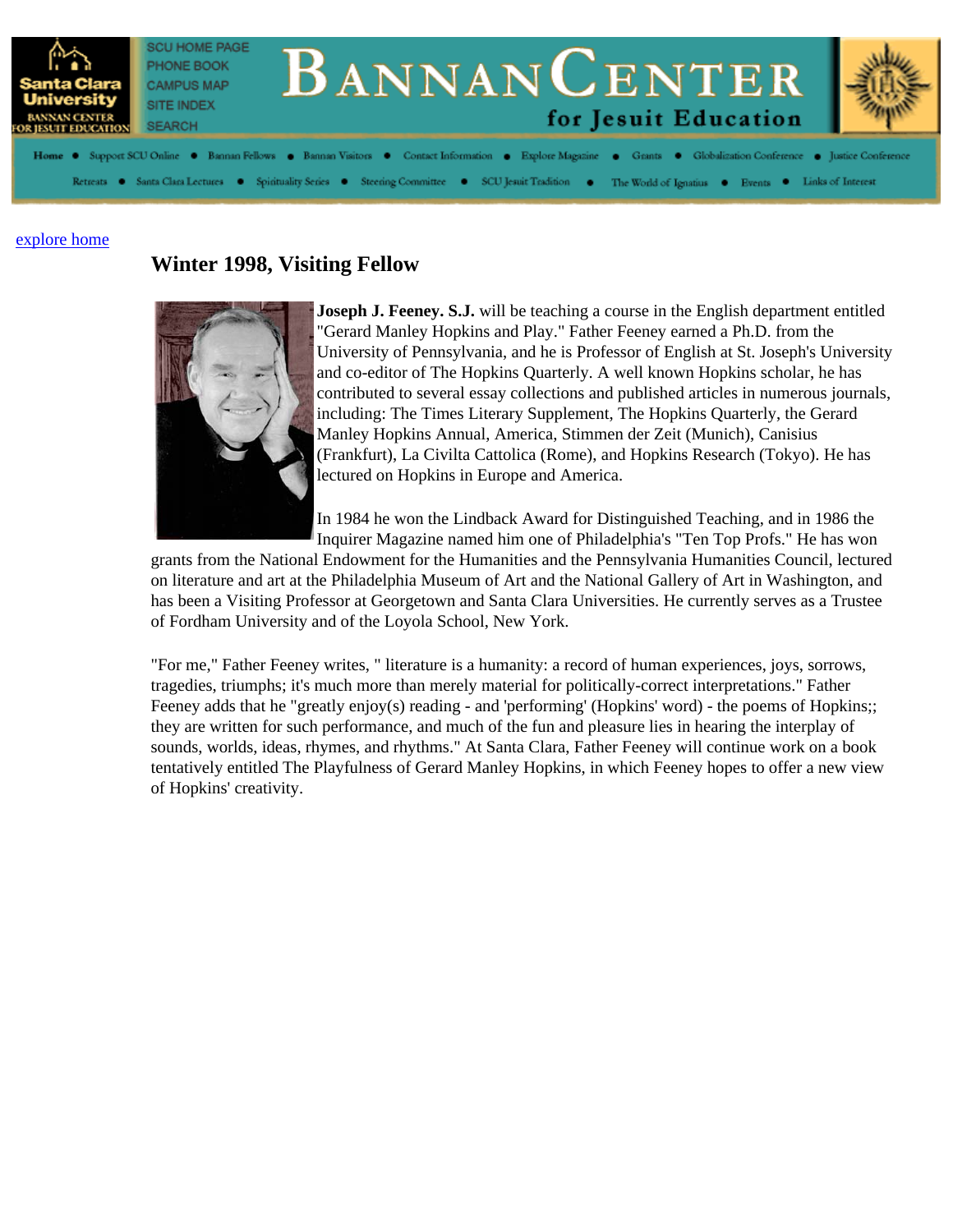

## **The Conference on Mission and Identity**

The Conference on Mission and Identity (CMI) is a group within the Association of Jesuit Colleges and Universities (AJCU). The CMI consists of representatives from each of the 28 Jesuit colleges and universities in the US. At Santa Clara, the general issue is under the overall purview of the Bannan Institute. Dennis Smolarski, S.J. (Mathematics), has been attending this meeting for the past few years. This past November, he was joined by Tracey Kahan (Psychology) as SCU's representatives at the annual meeting at Xavier University in Cincinnati. Their reflections on the meeting, edited for this format, follow. Father Smolarski's extensive notes are available at the office of the Bannan Institute.

-Robert Senkewicz, S.J.

Twenty-four of the twenty-eight Jesuit schools were represented at the meeting. The featured speaker was Howard Gray, S.J., Director of the newly formed Center for Ignatian Spirituality at Boston College. He characterized Ignatian spirituality as "kind of a way to God," and explained that the Spiritual Exercises aims at personal formation and transformation. "Ignatian spirituality never imposes, it only invites; if you do the Exercises, you may see something you didn't see before," Gray summarized.

Ignatian spirituality is "socialized" in the Jesuit constitution, written by Ignatius towards the end of his life. This important document contains the fashions in which the Jesuits have tried to implement Ignatian spirituality in their corporate works. Gray discussed a number of concepts that relate to this effort: presence to God in the midst of activity, union with God in one's work, and the socialization of communities for ministry.

Gray also discussed the concept of "cura personalis" (care of the whole person). He argued that this implies unconditional acceptance: "who you are, where you are, as you are, you are loved and accepted." This involves seeing and accepting the whole person (intellectual, spiritual, emotional, physical); not just those features similar to ours. During the course of the weekend, "cura personalis" was discussed at great length, especially with respect to students, student services and programs, and in the classroom. The question was raised as to whether our institutions extend a concern and care for "the whole person" to the faculty and staff as well.

At the rest of the meeting, the participants shared notes about what was happening on their own campuses. They discussed the necessity of involving the entire university community as "partners in mission" at our respective institutions and they had a lively discussion on the articles in the Fall 1997 issue of Conversations: "Hiring for Mission." While it is clear that the origin of the "mission concern" was the question of who will carry on the Jesuit educational mission as the number of Jesuits on our campuses continues to decline, many important questions emerged. These included: (1) what would it mean (practically, ethically, legally) to "hire for mission"? (2) Is hiring for mission hiring for ideology in disguise? (3) What of "rewarding for mission" (e.g., in tenure, promotion, professional development opportunities, grants, resource decisions)? (4) What does commitment to mission "look" like? (5) How might a Jesuit university foster a commitment to mission and a commitment to increasing the diversity and plurality of the faculty?